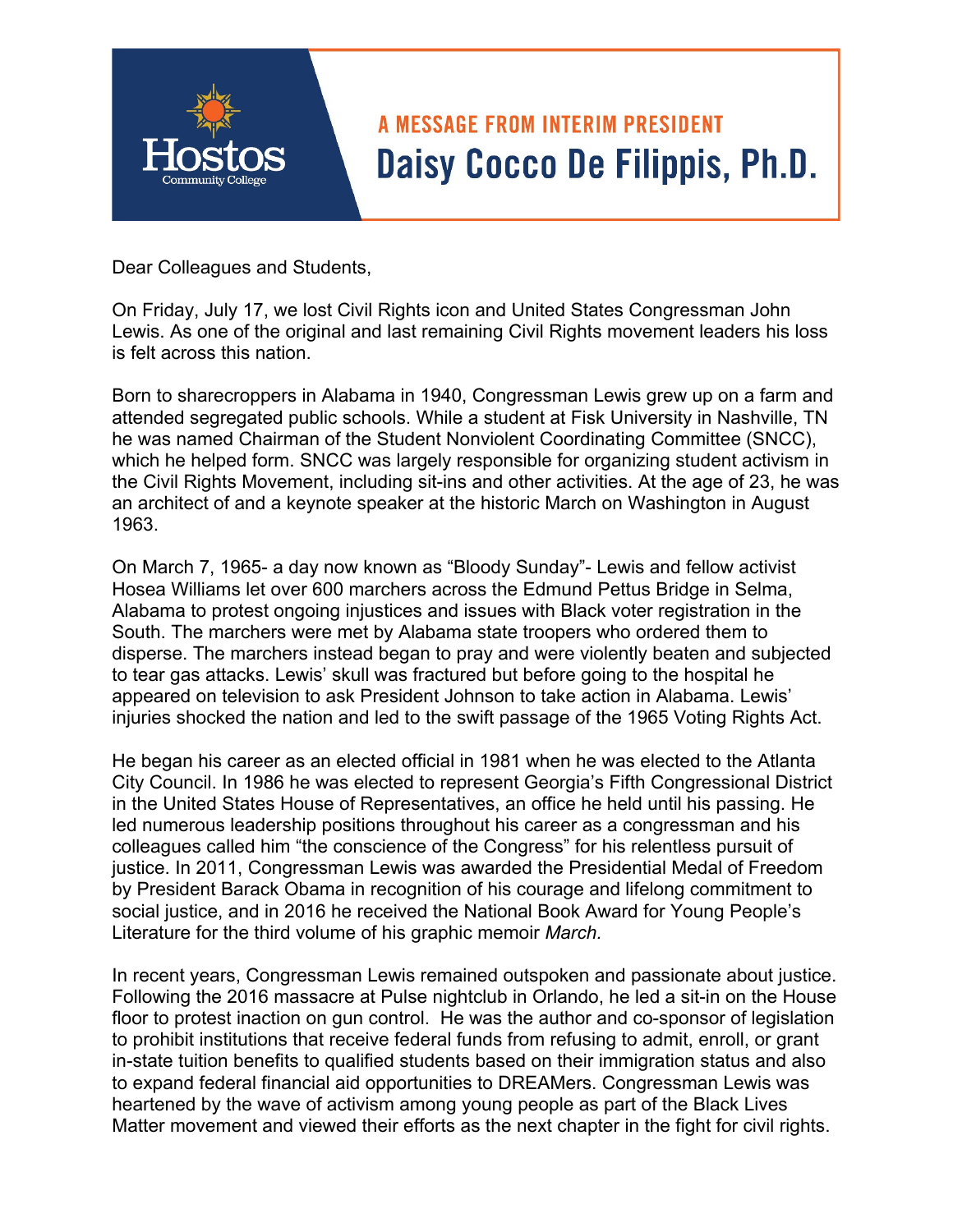As we well know, the work of the Civil Rights Movement is not done, it is a constant work in progress as the struggle for equality continues and expands to include more disenfranchised individuals and groups. Congressman Lewis himself once stated, "Do not get lost in a sea of despair. Be hopeful, be optimistic. Our struggle is not the struggle of a day, a week, a month, or a year, it is the struggle of a lifetime. Never, ever be afraid to make some noise and get in good trouble, necessary trouble." Let us honor his legacy and continue to work together to create a more equal and just society in which our individual differences are celebrated and respected.

Mil gracias y bendiciones,

Daisy Cocco De Filippis, Ph.D. Interim President Designee

## **A POEM IN HONOR OF CONGRESSMAN JOHN LEWIS**

## *Let America Be America Again*

Let America be America again. Let it be the dream it used to be. Let it be the pioneer on the plain Seeking a home where he himself is free.

(America never was America to me.)

Let America be the dream the dreamers dreamed— Let it be that great strong land of love Where never kings connive nor tyrants scheme That any man be crushed by one above.

(It never was America to me.)

O, let my land be a land where Liberty Is crowned with no false patriotic wreath, But opportunity is real, and life is free, Equality is in the air we breathe.

(There's never been equality for me, Nor freedom in this "homeland of the free.")

*Say, who are you that mumbles in the dark? And who are you that draws your veil across the stars?* 

I am the poor white, fooled and pushed apart, I am the Negro bearing slavery's scars. I am the red man driven from the land, I am the immigrant clutching the hope I seek— And finding only the same old stupid plan Of dog eat dog, of mighty crush the weak.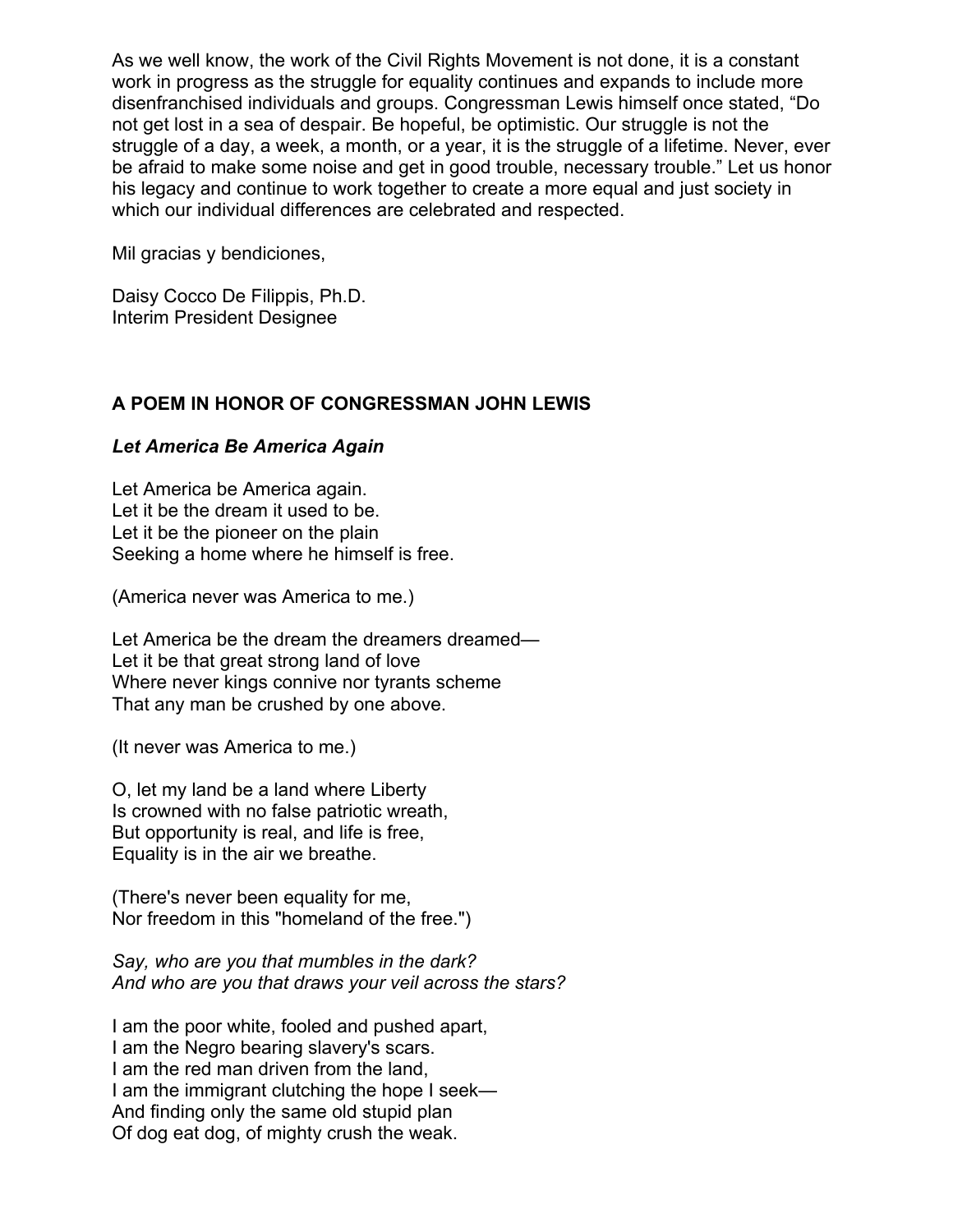I am the young man, full of strength and hope, Tangled in that ancient endless chain Of profit, power, gain, of grab the land! Of grab the gold! Of grab the ways of satisfying need! Of work the men! Of take the pay! Of owning everything for one's own greed!

I am the farmer, bondsman to the soil. I am the worker sold to the machine. I am the Negro, servant to you all. I am the people, humble, hungry, mean— Hungry yet today despite the dream. Beaten yet today—O, Pioneers! I am the man who never got ahead, The poorest worker bartered through the years.

Yet I'm the one who dreamt our basic dream In the Old World while still a serf of kings, Who dreamt a dream so strong, so brave, so true, That even yet its mighty daring sings In every brick and stone, in every furrow turned That's made America the land it has become. O, I'm the man who sailed those early seas In search of what I meant to be my home— For I'm the one who left dark Ireland's shore, And Poland's plain, and England's grassy lea, And torn from Black Africa's strand I came To build a "homeland of the free."

The free?

Who said the free? Not me? Surely not me? The millions on relief today? The millions shot down when we strike? The millions who have nothing for our pay? For all the dreams we've dreamed And all the songs we've sung And all the hopes we've held And all the flags we've hung, The millions who have nothing for our pay— Except the dream that's almost dead today.

O, let America be America again— The land that never has been yet— And yet must be—the land where *every* man is free. The land that's mine—the poor man's, Indian's, Negro's, ME— Who made America, Whose sweat and blood, whose faith and pain, Whose hand at the foundry, whose plow in the rain, Must bring back our mighty dream again.